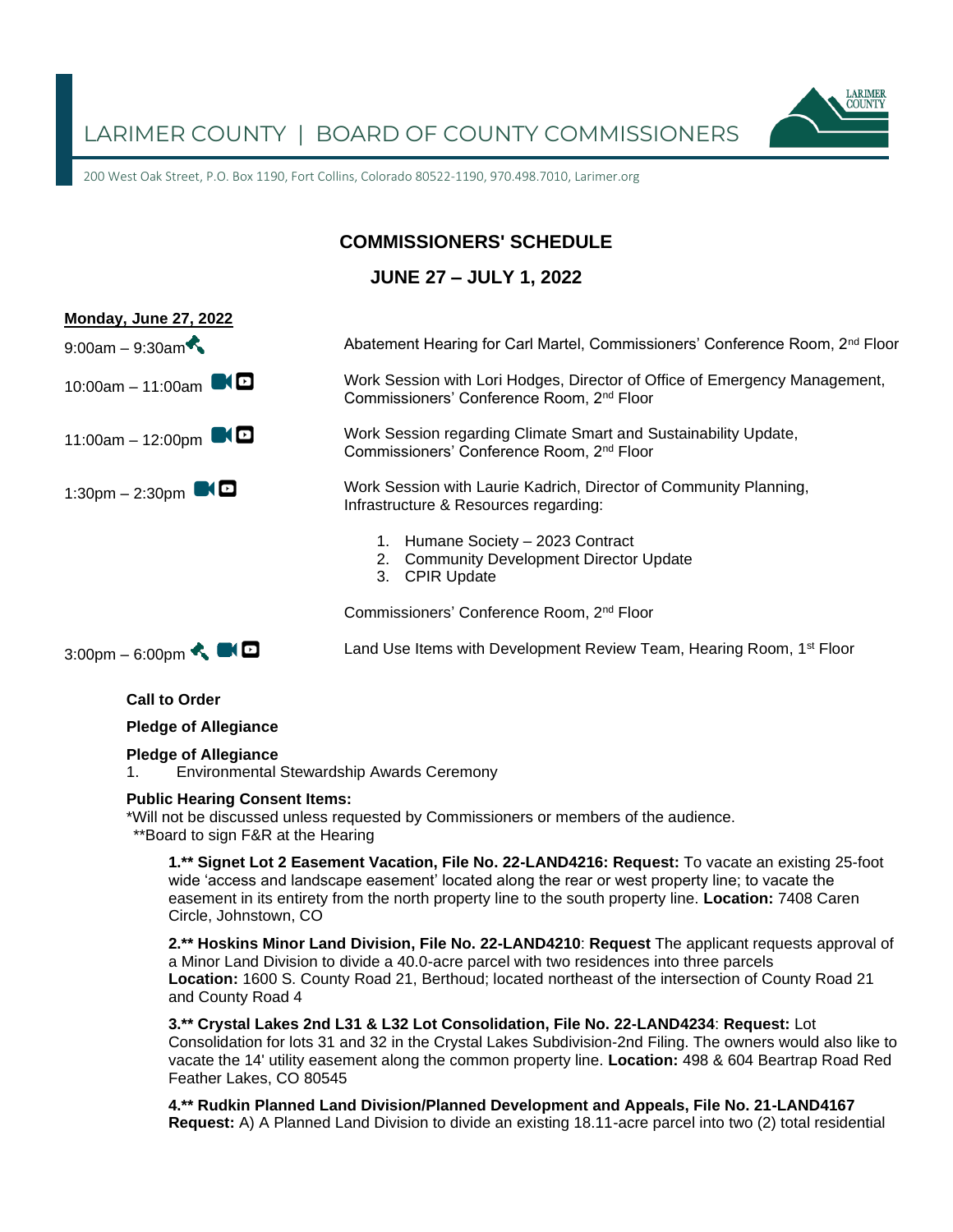lots, B) A rezoning from RR2- Rural Residential to Residential to PD – Planned Development, and C) Appeals to the Land Use Code: Article 4.3.5. (On-lot Septic in a Growth Management Area), Article 4.5.4.B.1 (Connectivity), Article 5.3.A (Public Right-of-Way), Article 5.3.1.C.2 (Urban Street Standard), and Article 4.7 (Landscaping). **Location:** Located approximately ½ mile east of the intersection of S. County Road 3 and E. County Road 44; 6440 E. County Road 44, Fort Collins, CO.

#### **5.\*\* Boxelder Heights RLUP Lot 5 Amended Building Envelope, File No. 22-LAND4228**

**Request:** Amended Plat to modify the platted building envelope; specifically, to move the building envelope 70-feet to the west to accommodate a future outbuilding. **Location:** 5362 Inspiration Drive, Fort Collins, CO; approximately 0.45-miles north of the intersection of E. County Road 58 and Inspiration Drive.

**Adjourn**

6:30pm – 10:00pm

Land Use Items with Development Review Team, Hearing Room, 1<sup>st</sup> Floor

## **Call to Order**

### **Pledge of Allegiance**

## **Public Hearing Discussion Items:**

**1. Estes Bestes Short-Term Rental Administrative Special Review, File No. 22-ZONE3182: Request:** Administrative Special Review for a 4 bedroom plus one additional sleeping area, 10 guest Short-Term Rental in an existing home. **Location:** 2311 Pine Meadow Drive, Estes Park, CO 80517

**2. Doty Short-Term Rental Administrative Special Review, File No. 22-ZONE3222: Request:** Administrative Special Review for a 4 bedroom, 8 guest Short-Term Rental in an existing home. **Location:** 4700 Jacks Court, Loveland, CO 80537

### **3. Colorado Aronia Project Show Cause Hearing, File No. 22-REV0003 (Addendum items added)**

### **Adjourn**

## **Tuesday, June 28, 2022**

9:00am – 12:00pm  $\triangle$  **D** 

1:00pm – 2:00pm Commissioner Shadduck-McNally will participate in the resolutions phone call for the National Association of Counties, Environment, Energy and Land Use Steering Committee

> Administrative Matters meeting, Hearing Room, 1st Floor (discussion items and the Consent Agenda are viewable in the Commissioners' Office or at [https://www.larimer.org/bocc/commissioners-meetings#/uws/.](https://www.larimer.org/bocc/commissioners-meetings#/uws/)

**PLEASE NOTE:** In addition to in-person comments, we are taking comments via email and by phone. You must register in advance to participate by phone. Either email [bcc-admin@larimer.org](mailto:bcc-admin@larimer.org) or call 970-498-7010 and provide your name, topic for comment and phone number. You will be called at that number when it is your turn. Please submit your email comment to [bcc](mailto:bcc-admin@larimer.org)[admin@larimer.org.](mailto:bcc-admin@larimer.org)

Legal Matters with William Ressue, County Attorney

Room, 2nd Floor

1:30pm – 3:00pm Administrative Direction to County Management, Commissioners' Conference

# **Wednesday, June 29, 2022**

9:00am – 9:30am Abatement Hearing for Ralph Kettle, Commissioners' Conference Room, 2<sup>nd</sup> Floor

10:00am – 11:00pm Executive Session pursuant to 24-6-402(4)(f) for a personnel matter regarding screening and selection of the candidates for the County Manager vacancy, Commissioners' Conference Room, 2nd Floor

11:00am – 12:00pm  $\Box$  Work Session regarding Compensation, Commissioners' Conference Room, 2<sup>nd</sup> Floor